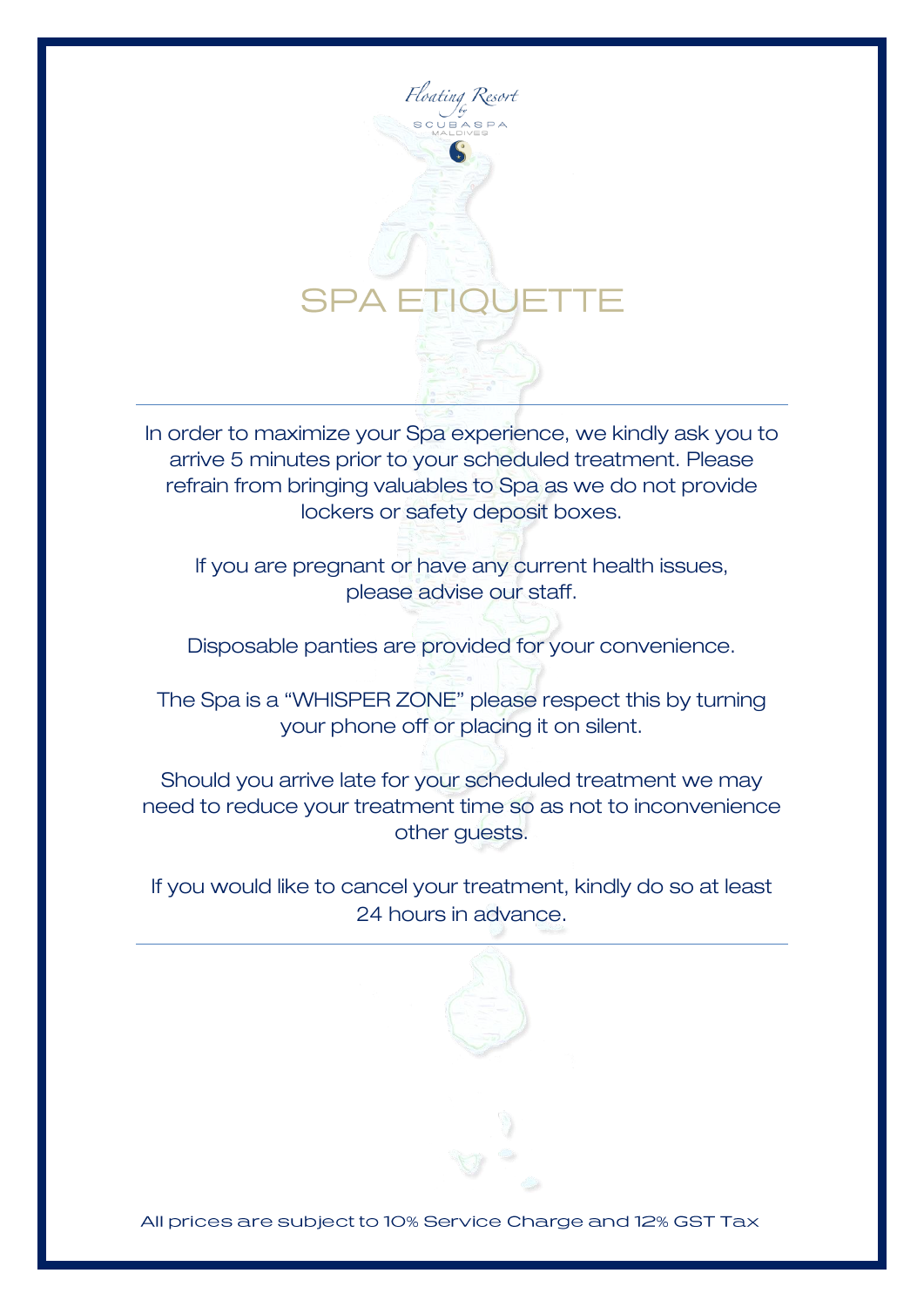

## EIGHT TREATMENTS SPA PACKAGE SELECTION

 To maximize your choice, we offer a list of fourteen treatments from which you can choose your preferable eight.

**Treatment Selection** 

- 6 BALINESE MASSAGE
- S SWEDISH MASSAGE
- **6 BACK AND SHOULDER MASSAGE**
- **S FOOT REFLEXOLOGY**
- **6 ABHYANGA AYURVEDIC MASSAGE**
- CHAMPISSAGE
- 6 TRADITIONAL FILIPINO "HILOT" MASSAGE
- **6 JAPANESE SHIATSU MASSAGE**
- SCUBASPA SPORTS MASSAGE
- S SCUBASPA GLOWING FACIAL
- SCUBASPA BODY SCRUB
- S SCUBASPA BODY MASK
- **6 AFTER SUN ALOE VERA TREATMENT**
- 6 FOOT SCRUB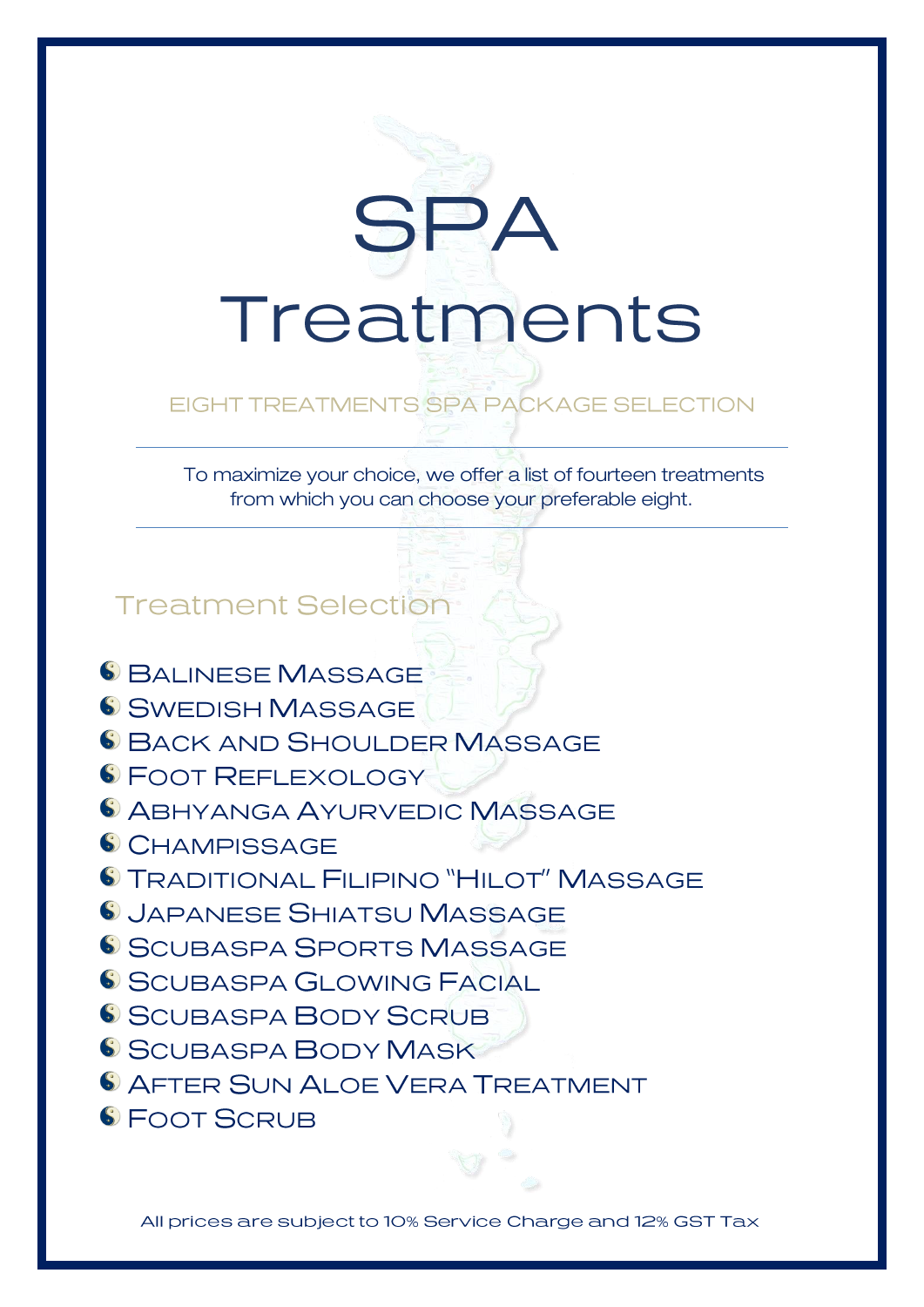#### **C** Balinese Massage 50 min **120 \$** 120 \$

Flowing and graceful therapy, known to strengthen and heal the body, combining stretching, long strokes, skin rolling and palm-and-thumb pressure techniques. Relieves tension and eases stress.

Swedish Massage 50 min 120 \$

Relaxing and invigorating classical European technique which manipulates muscles with the use of aromatic massage oils. Stimulates blood circulation, known to be efficacious in treating the lymphatic, muscular and nervous systems.

6 Back & Shoulder Massage 30 min 90 \$

Enjoyable energetic massage which releases deeply held tensions in the upper body. Working on all the muscles in the neck, shoulders, scalp and face. Brings relief from stress and leaves you feeling deeply relaxed.

G Foot Reflexology 30 min 90 \$

Ancient art of massaging the feet, stimulates specific pressure points which correspond to the whole body. Opens and clears the energy pathways. Improves circulation and leaves you feeling grounded, energized and renewed

6 Abhyanga Ayurvedic Massage 50 min

Known as the mother of all massages. Ayurvedic treatment involves the liberal use of warmed herbal oils. Ancient treatment style designed to balance body and mind. Excellent to reduce stress and re-energize.

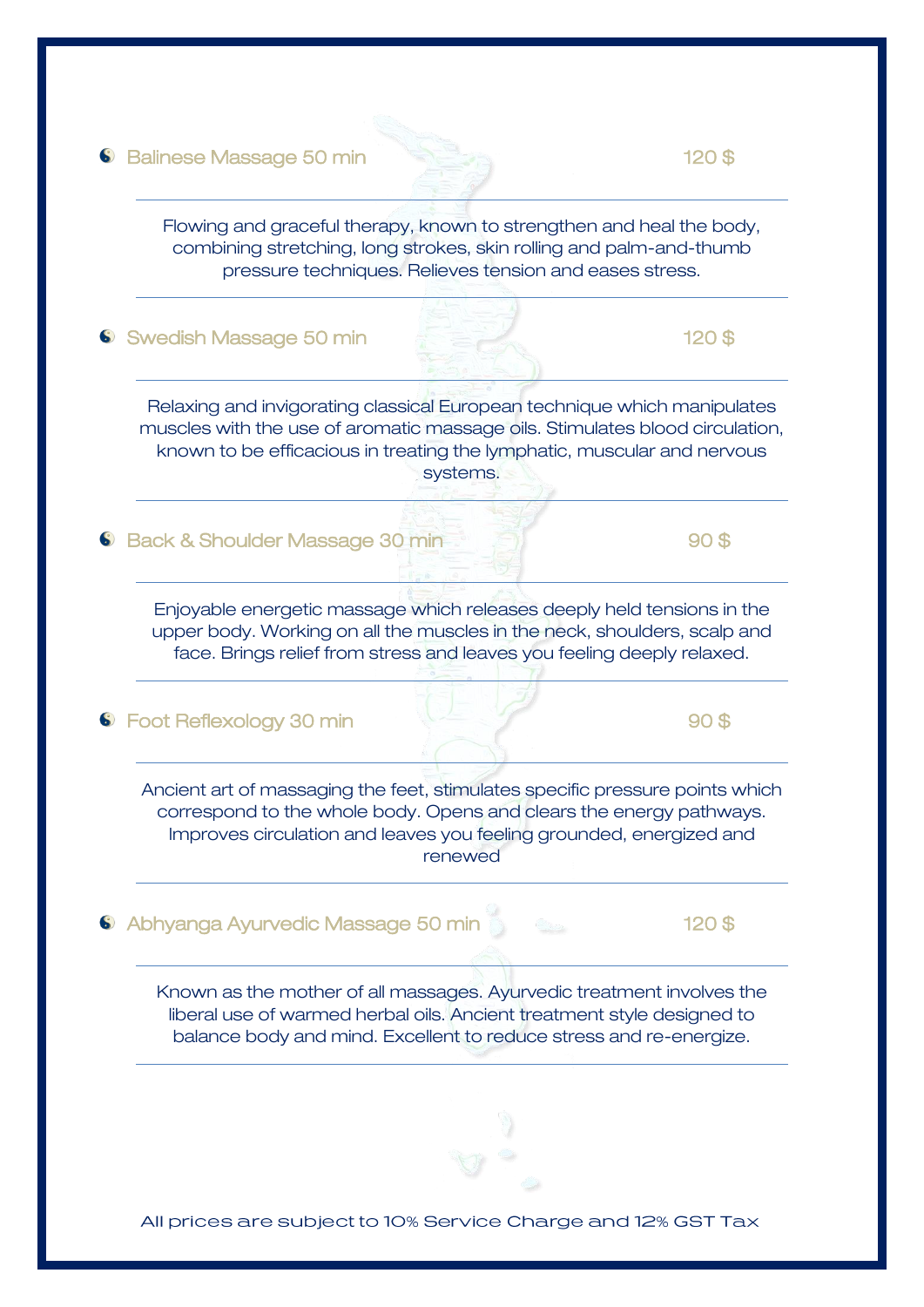Champissage 40 min 120 \$



Ayurvedic calming treatment that stimulates the scalp, nourishes the hair roots and hair itself. Relieves fatigue, helps enhance mental clarity and focus. Balances and nourishes emotions.

6 Scubaspa Sports Massage 50 min **120 \$** 120 \$

Treatment characterized by low, firm pressure strokes, trigger point work and joint mobilization. Techniques are used to increase blood circulation and release of toxins. Best choice for active people living fast-paced life.

Filipino "HILOT' Massage 50 min 120 \$

 An age-old Filipino Massage that centers on the meridian points and the energy flow of the body. Repetitive thumb technique that rejuvenates and relaxes. Characterized by slow and deliberate strokes and removal of blockages or Lamig (lactic acid formation). Highly recommended for individuals with upper back aches and stress related pain and anxiety.

Japanese Shiatsu Massage 50 min 120 \$

Japanese-style pressure point technique based on the concept of acupuncture. Works on vital energy points resulting in balanced CHI (life force energy). Combination of thumb pressure and dry massage technique.

6 Scubaspa Glowing Facial 40 min 120 \$

Celebration of beauty and wellness. A pampering facial treatment that can heal troubled and healthy conditions. Composed of cleansing, exfoliations, facial massage, facial mask and deep moisturization that makes your face shine with a youthful glow.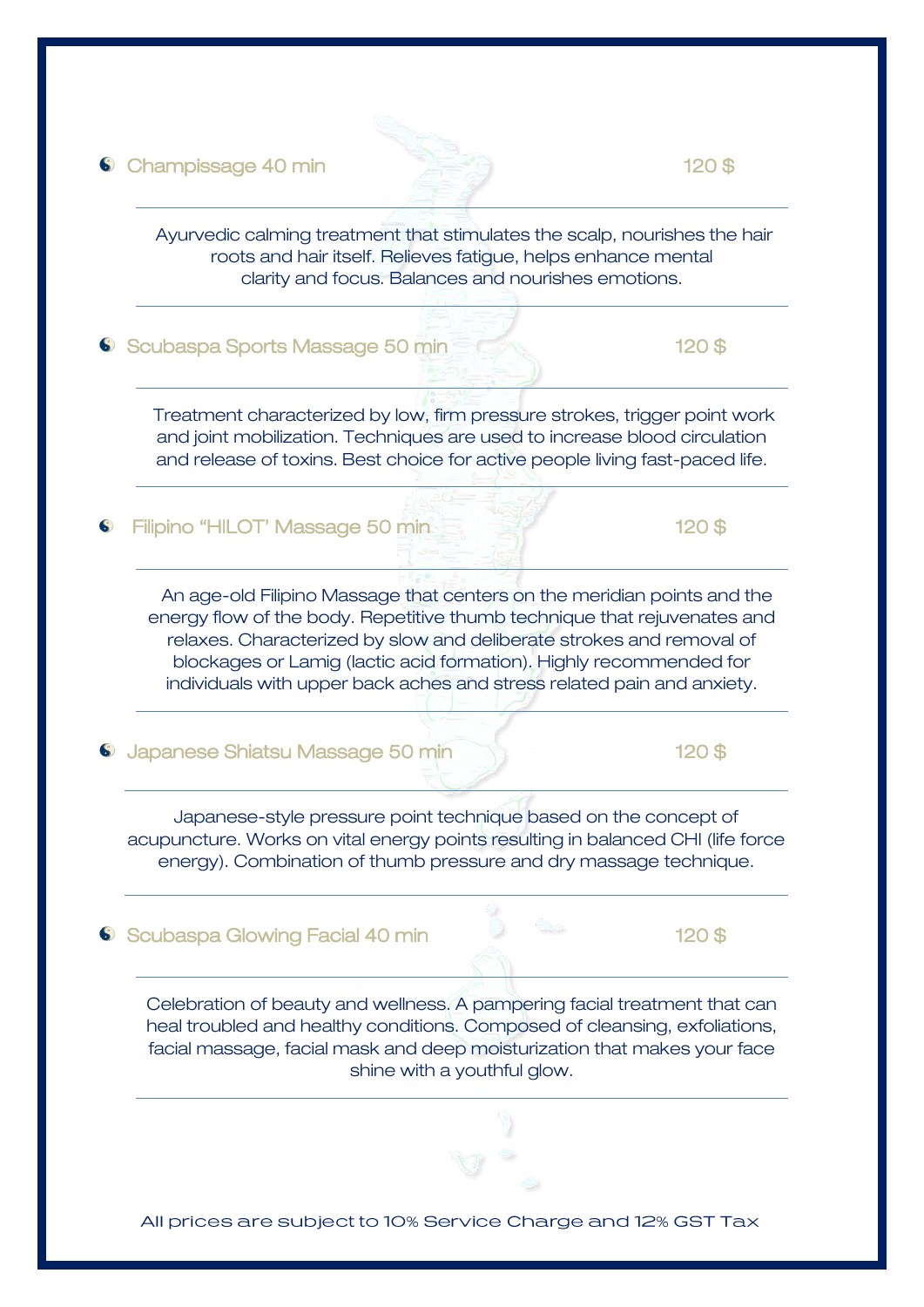60 After Sun Aloe Vera Treatment 30 min 60 \$ Soothes, repairs and rejuvenates the skin after exposure from the sun's harmful rays. It also smoothens and tones your epiderm.

Comparison Scubaspa Body Scrub 30 min **60 \$** 60 \$

Deeply moisturizing and an excellent treatment before exposure to the sun. Rich, nourishing and hydrating.

You can choose from a variety of treatment recipes.

Beautifying Treatment Selection

 $\bullet$  Spa Manicure 60 min 60 \$

Complete care treatment for beautiful and healthy-looking hands and nails. The treatment consists of file, soak, cuticle work and scrub as well as mask and nail polish.

Communication of Spa Pedicure 60 min 60 \$

Complete care treatment for beautiful feet comprises of a Foot Ritual to smooth and rejuvenate the skin followed by a nail polish. This treatment is exceptionally relaxing.

Scubaspa Body Mask 30 min 60 \$

Eliminates toxins and stimulates the metabolism. The skin feels firmer, toned and revitalized, from the benefits of mineral penetration. Assists to reduce the appearance of cellulite. You can choose from a variety of treatment recipes.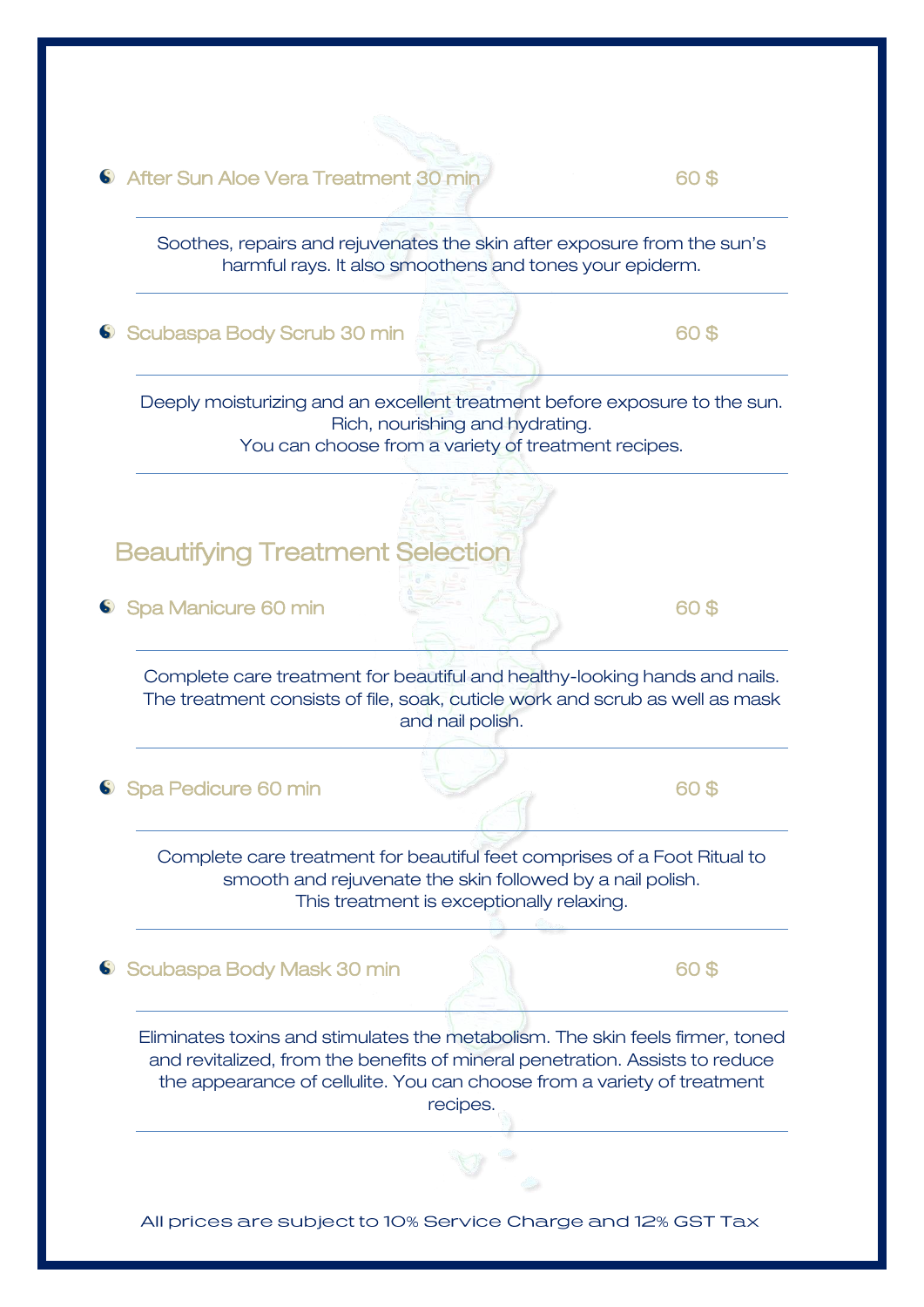# **DELUXE SPA TREATMENTS**

Following latest trends and uniqueness of our floating spa promote treatments that blend perfectly with our philosophy

Deluxe treatment selection cannot be exchanged with package selection

- **S** THAI MASSAGE
- 6 HOT STONE MASSAGE
- WARM BAMBOO MASSAGE
- 6 HAWAIIAN LOMI-LOMI MASSAGE
- **6 LAVA SHELL MASSAGE**
- 6 BAMBOO STONE MASSAGE 90 MINUTES
- 6 SCUBASPA SIGNATURE MASSAGE 90 MINUTES
- 6 HONEYMOON RITUAL FOR COUPLES 120 MINUTES

#### **6** Thai Massage 50 min **140 \$** 140 \$

Firm, dry treatment which combines the traditional Indian Ayurvedic stretching technique, releasing tension and restoring suppleness with Chinese method of deep tissue pressure point massage, stimulating blood flow and release of toxins.

#### **C** Hot Stone Massage 55 min **140 \$**

Warmed stones glide across the body in long, soothing strokes to ease stiffness and release tension. The heat penetrates the muscles for deep relaxation. Stones are also placed on the energy points of the body, to stimulate energy flow.

#### **6** Warm Bamboo Massage 55 min **140 \$** 140 \$

Combination of long and short bamboo canes, with deep tissue massage techniques, using aromatherapy oil. Traditionally used for healing and relaxation which puts you in a deeper state of calm, leaving you thoroughly relaxed and giving you a tremendously soothing experience